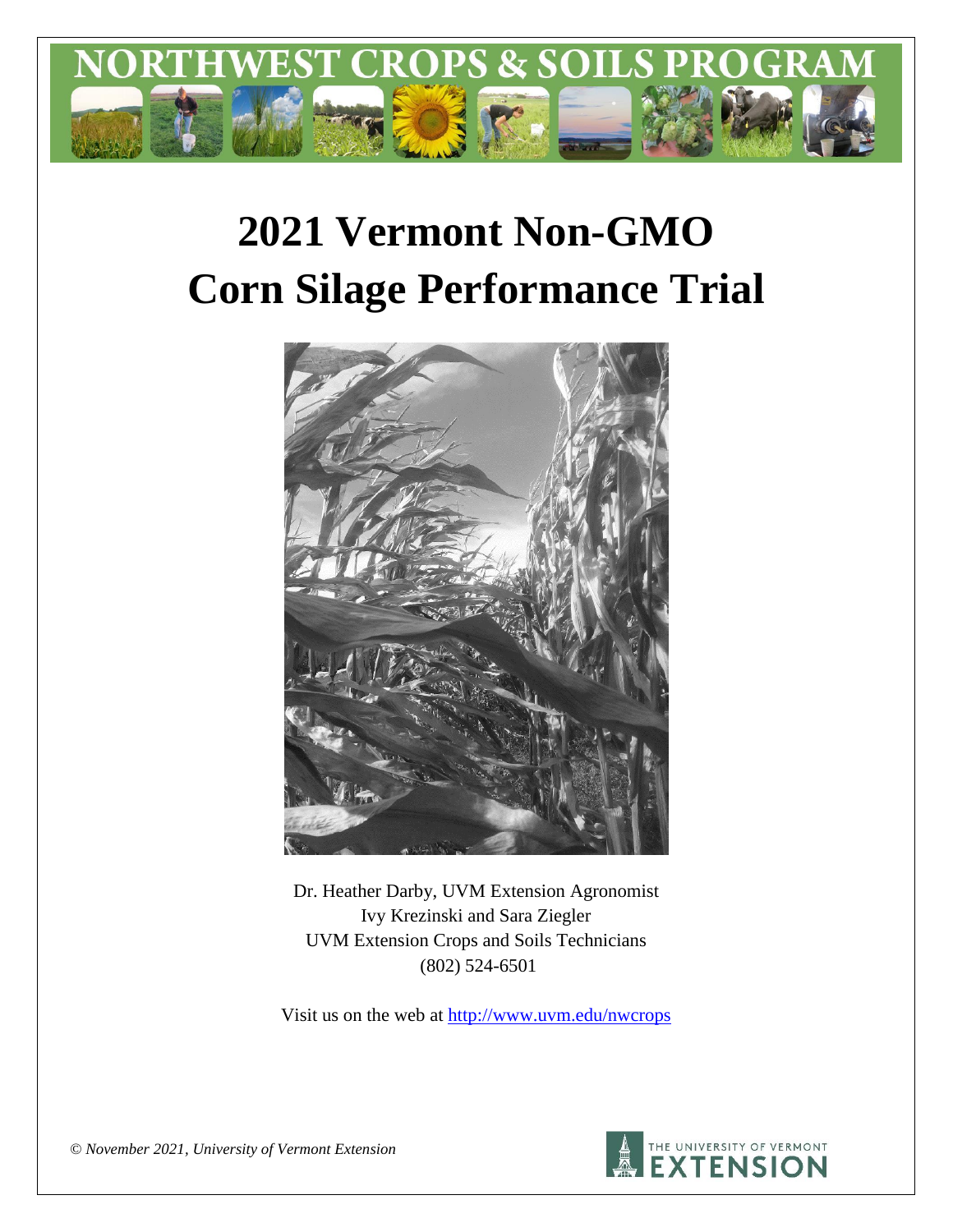### **2021 VERMONT NON-GMO CORN SILAGE PERFORMANCE TRIAL Dr. Heather Darby, University of Vermont Extension [heather.darby\[at\]uvm.edu](mailto:heather.darby@uvm.edu?subject=2013%20Long%20Season%20Corn%20Report)**

In 2021, the University of Vermont Extension Northwest Crops and Soils Program evaluated yield and quality of 10 non-GMO corn silage varieties at Borderview Research Farm in Alburgh, VT. A non-GMO milk market has prompted some dairy farmers to start growing corn silage that has not been genetically modified. Conventional farmers have countless corn silage varieties available supported by performance data and trait information. To successfully transition to growing non-GMO corn, farmers are looking for more information on non-GMO varieties that are available and perform well in our region. While the information presented can begin to describe the yield and quality performance of these non-GMO corn silage varieties in this region, it is important to note that the data represent results from only one season and one location.

## **MATERIALS AND METHODS**

In 2021, 10 non-GMO corn silage varieties from two seed companies (Table 1) were evaluated at Borderview Research Farm in Alburgh, VT. The trial design was a randomized complete block with four replications. Plots were 10' x 20'. Treatments were 10 non-GMO corn silage varieties. These varieties were evaluated for silage yield and quality. Relative maturity (RM) and varietal characteristics are provided in Table 2.

#### **Table 1. Participating companies contact information.**

| <b>King's Agriseeds</b> | Seedway, LLC         |
|-------------------------|----------------------|
| 1828 Freedom Rd.        | 171 Ledgemere Point  |
| Lancaster, PA 17601     | Bomoseen, VT 05732   |
| $(717)$ 687-6224        | $(802) - 338 - 6930$ |

| Company/Brand    | <b>Variety</b>    | <b>Traits</b> | RM  |
|------------------|-------------------|---------------|-----|
| Seedway, LLC     | SW 2360           | none          | 84  |
| King's Agriseeds | <b>KF34C30</b>    | none          | 84  |
| King's Agriseeds | <b>KF40C30</b>    | none          | 90  |
| King's Agriseeds | <b>KF43C40</b>    | none          | 93  |
| Seedway, LLC     | <b>SW 3937BMR</b> | <b>BMR</b>    | 98  |
| King's Agriseeds | <b>KF48C90</b>    | none          | 98  |
| King's Agriseeds | <b>KF51C50</b>    | none          | 101 |
| Seedway, LLC     | SW 5410           | none          | 104 |
| Seedway, LLC     | SW 5440           | none          | 106 |
| Seedway, LLC     | SW 7000           | none          | 114 |

#### **Table 2. 10 non-GMO silage corn varieties evaluated in the 2021 trial.**

The soil type at the Alburgh location is a Benson rocky silt loam (Table 3). The seedbed was prepared with fall moldboard plow, spring disking, followed by a spike tooth harrow. The previous crop was perennial forage grasses and legumes. On 6-Apr, 19-19-19 was applied at a rate of 300 lb ac<sup>-1</sup>. Plots were planted on 14-May with a 4-row cone planter with John Deere row units fitted with Almaco seed distribution units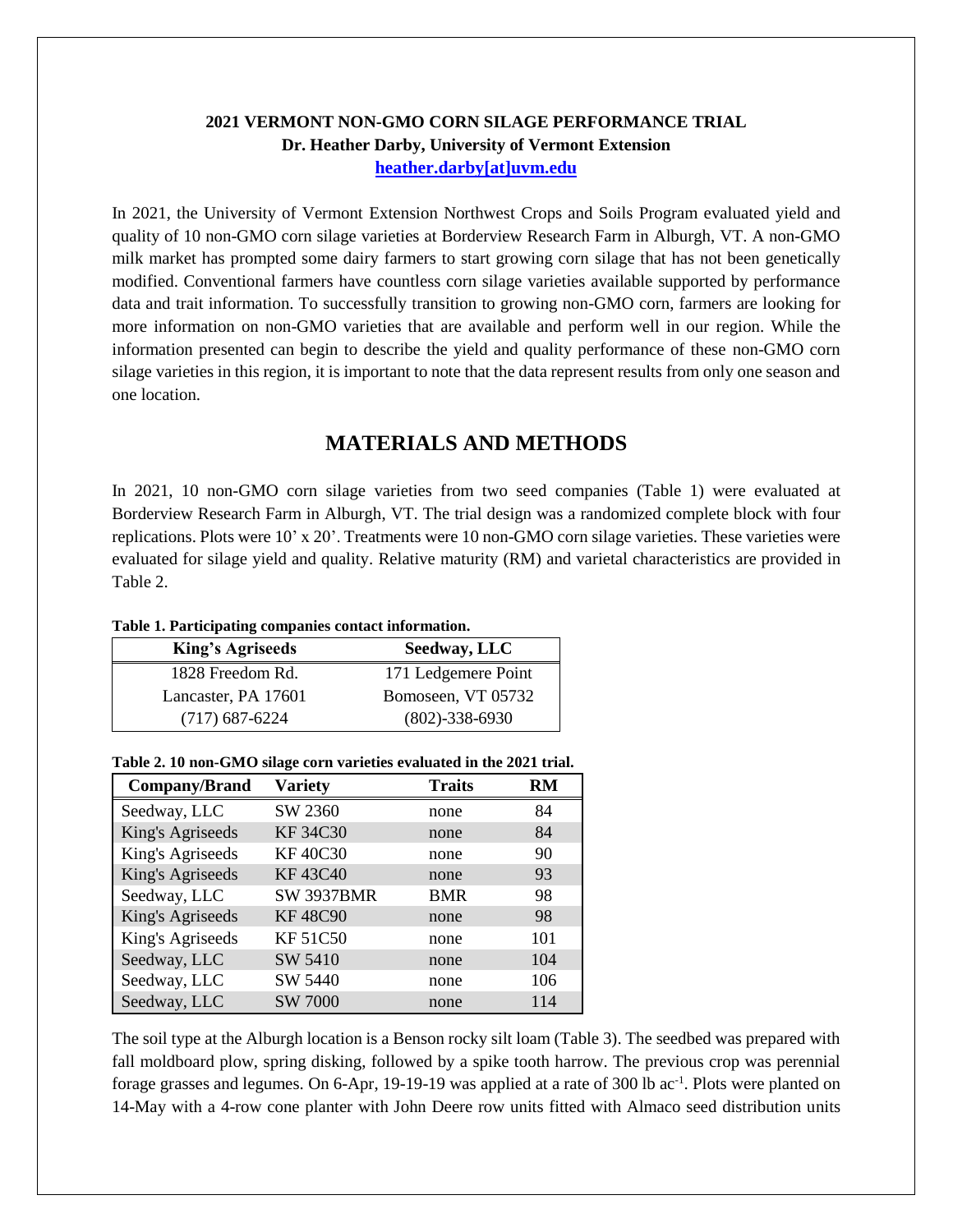(Nevada, IA) at a rate of 34,000 seeds ac<sup>-1</sup>. Plots were 20' long and consisted of four rows of corn 30" apart. On 17-Jun, plots were top-dressed with 400lbs  $ac^{-1}$  of 24-12-18. To control weeds, Sterling Blue<sup>®</sup> from WinField <sup>®</sup> United was applied at a rate of 8 fl oz ac<sup>-1</sup> on 23-Jun. The corn was harvested with a John Deere 2-row chopper and a wagon fitted with scales. Plots were harvested by relative maturity on 14-Sep, 21-Sep, and 28-Sep. An approximate 1 lb. subsample was taken from each plot and dried to calculate dry matter content. The dried subsamples were ground on a Wiley sample mill to a 2mm particle size and to 1mm particle size on a cyclone sample mill from the UDY Corporation. The samples were then analyzed for quality at the E. E. Cummings Crop Testing Laboratory at the University of Vermont (Burlington, VT) with a FOSS NIRS (near infrared reflectance spectroscopy) DS2500 Feed and Forage analyzer. The NIR procedures and corn silage calibration from Dairy One Forage Laboratories (Geneva, NY) were used to determine crude protein (CP), starch, lignin, ash corrected neutral detergent fiber (aNDFom), and neutral detergent fiber digestibility (NDFD; 30, 240 h).

| Location                               | <b>Borderview Research Farm</b><br>Alburgh, VT       |  |  |  |  |
|----------------------------------------|------------------------------------------------------|--|--|--|--|
| Soil type                              | Benson rocky silt loam                               |  |  |  |  |
| Previous crop                          | Perennial grass and legume                           |  |  |  |  |
| Row width (in)                         | 30                                                   |  |  |  |  |
| Plot size (ft)                         | $10 \times 20$                                       |  |  |  |  |
| Seeding rate (seeds $ac^{-1}$ )        | 34,000                                               |  |  |  |  |
| Planting date                          | $14$ -May                                            |  |  |  |  |
| Tillage operations                     | Fall moldboard plow, spring disk, spike tooth harrow |  |  |  |  |
| Top-dress fertilizer (lbs. $ac^{-1}$ ) | 24-12-18 (400)                                       |  |  |  |  |
| Herbicide (fl oz $ac^{-1}$ )           | Sterling Blue <sup>®</sup> (8)                       |  |  |  |  |
| Harvest date                           | 14-Sep, $21$ -Sep, and $28$ -Sep                     |  |  |  |  |

**Table 3. Non-GMO silage corn variety trial information, Alburgh, VT, 2021.**

Mixtures of true proteins, composed of amino acids, and non-protein nitrogen make up the crude protein (CP) content of forages. The CP content is determined by measuring the amount of nitrogen and multiplying by 6.25. The bulky characteristics of forage come from fiber. Forage feeding values are negatively associated with fiber since the less digestible portions of plants are contained in the fiber fraction. The detergent fiber analysis system separates forages into two parts: cell contents, which include sugars, starches, proteins, non-protein nitrogen, fats and other highly digestible compounds; and the less digestible components found in the fiber fraction. The total fiber content of forage is contained in the neutral detergent fiber (NDF). Chemically, this fraction includes cellulose, hemicellulose, and lignin. Because of these chemical components and their association with the bulkiness of feeds, NDF is closely related to feed intake and rumen fill in cows. Recently, forage testing laboratories have begun to evaluate forages for NDF digestibility (NDFD). This analysis can be conducted over a wide range of incubation periods from 30 to 240 hours. 30-hr NDFD is typically used when evaluating forage for ruminants as it is most like the actual passage time through the rumen. Research has demonstrated that lactating dairy cows will eat more dry matter and produce more milk when fed forages with optimum NDFD. Forages with increased NDFD will result in higher energy values and, perhaps more importantly, increased forage intakes. Forage NDFD can range from 20 – 80% NDF. Total digestible nutrients (TDN) is a measure of the energy value in a feedstuff. Neutral detergent fiber expressed on an organic matter basis (aNDFom) is used when high ash content leads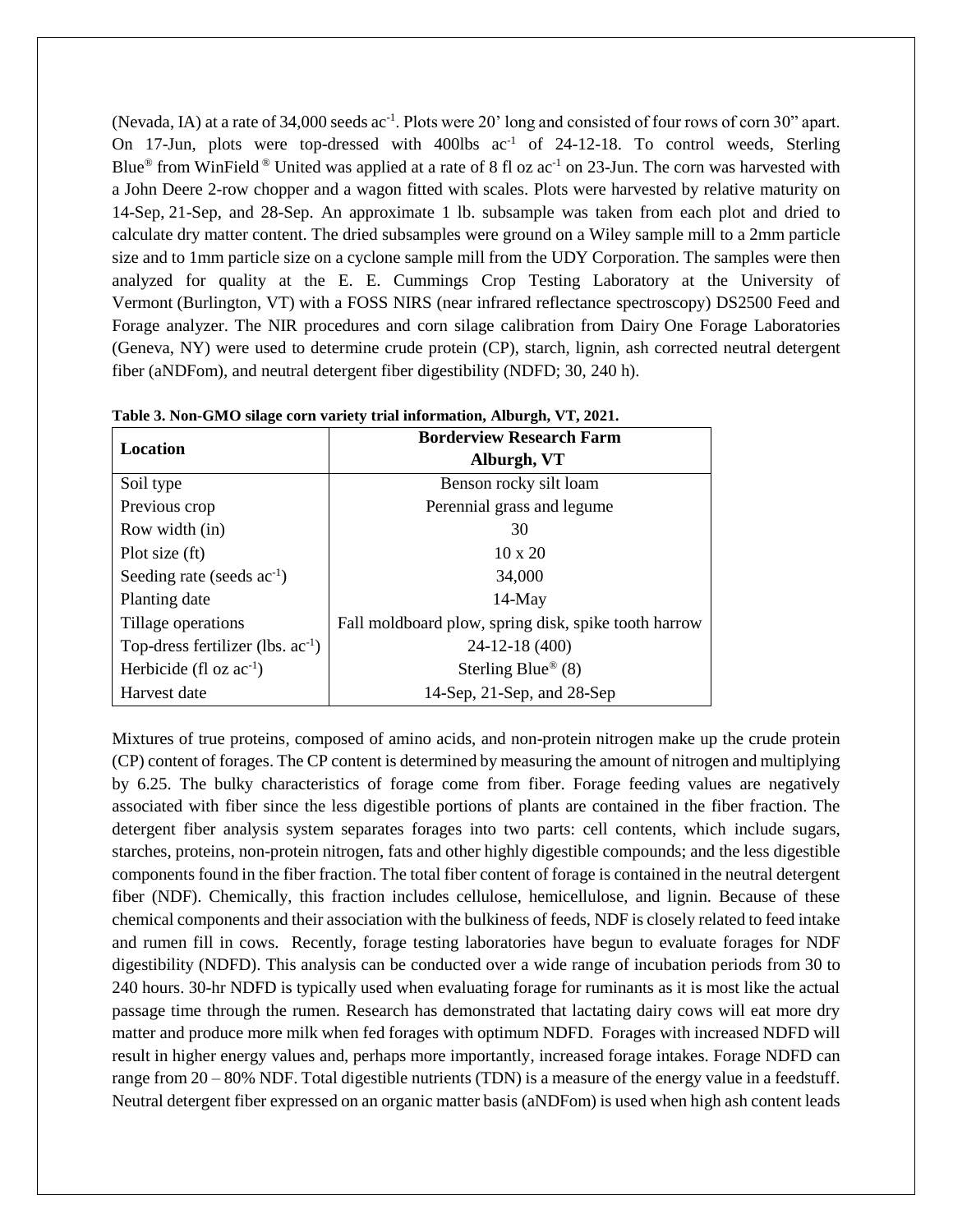to ash remaining in the fiber residue. 240-hr uNDFom is the undigestible NDF on an organic matter basis after 240 hours in rumen fluid. This can cause an overvaluation of the NDF and can cause nutritionists to underfeed fiber. Net energy lactation  $(NE<sub>L</sub>)$  is estimated energy value of feed used for maintenance plus milk production during dairy cow lactation or last two months of gestation for dry, pregnant cows.

Yield data and stand characteristics were analyzed using mixed model analysis using the mixed procedure of SAS (SAS Institute, 1999). Replications within trials were treated as random effects, and varieties were treated as fixed. Variety mean comparisons were made using the Least Significant Difference (LSD) procedure when the F-test was considered significant  $(p<0.10)$ . Variations in yield and quality can occur due to variations in genetics, soil, weather, and other growing conditions. Statistical analysis makes it possible to determine whether a difference among varieties is real or whether it might have occurred due to other variations in the field. At the bottom of each table a LSD value is presented for each variable (i.e. yield). Least Significant Differences (LSDs) at the 0.10 level of significance are shown. Where the difference between two varieties within a column is equal to or greater than the LSD value at the bottom of the column, you can be sure that for 9 out of 10 times, there is a real difference between the two varieties. Varieties that were not significantly lower in performance than the highest variety in a column are indicated with the same letter. In this example, variety C is significantly different from variety A but not from variety

B. The difference between C and B is equal to 1.5, which is less than the LSD value of 2.0. This means that these varieties did not differ in yield. The difference between C and A is equal to 3.0, which is greater than the LSD value of 2.0. This means that the yields of these varieties were significantly different from one another. The top yielding variety C is indicated in bold.

| <b>Hybrid</b> | Yield            |
|---------------|------------------|
| A             | 6.0 <sup>b</sup> |
| B             | $7.5^{ab}$       |
| U,            | 9.0 <sup>a</sup> |
| LSD           | 20               |

## **RESULTS**

Weather data was recorded with a Davis Instrument Vantage Pro2 weather station, equipped with a WeatherLink data logger at Borderview Research Farm in Alburgh, VT (Table 4). The region experienced drought during the growing season. By August, counties in northern Vermont were in moderate drought (D1) according to the U.S Drought Monitor. Precipitation was more than an inch below average from May through August. Average temperature varied from month to month. Temperatures in June and August were 2.81 and 3.25 degrees above average respectively, but July was over 4 degrees cooler than normal. However, this season's conditions did provide optimal Growing Degree Days (GDDs) through the season with a total of 2613 GDDs accumulated May-Sep, 64 above normal.

| $1400 \div 7$ , wealing that for through, we want |         |        |         |                |      |  |  |  |  |
|---------------------------------------------------|---------|--------|---------|----------------|------|--|--|--|--|
| Alburgh, VT                                       | May     | June   |         | July<br>August |      |  |  |  |  |
| Average temperature $(^{\circ}F)$                 | 58.4    | 70.3   | 68.1    | 74             | 62.8 |  |  |  |  |
| Departure from normal                             | $-0.03$ | 2.81   | $-4.31$ | 3.25           | 0.14 |  |  |  |  |
|                                                   |         |        |         |                |      |  |  |  |  |
| Precipitation (inches)                            | 0.66    | 3.06   | 2.92    | 2.29           | 4.09 |  |  |  |  |
| Departure from normal                             | $-3.1$  | $-1.2$ | $-1.14$ | $-1.25$        | 0.42 |  |  |  |  |
|                                                   |         |        |         |                |      |  |  |  |  |
| Growing Degree Days (50-86°F)                     | 334     | 597    | 561     | 727            | 394  |  |  |  |  |
| Departure from normal                             | 33      | 73     | $-134$  | 85             | 7    |  |  |  |  |

**Table 4. Weather data for Alburgh, VT, 2021.**

Based on weather data from a Davis Instruments Vantage Pro2 with WeatherLink data logger. Historical averages are for 30 years of NOAA data (1991-2020) from Burlington, VT.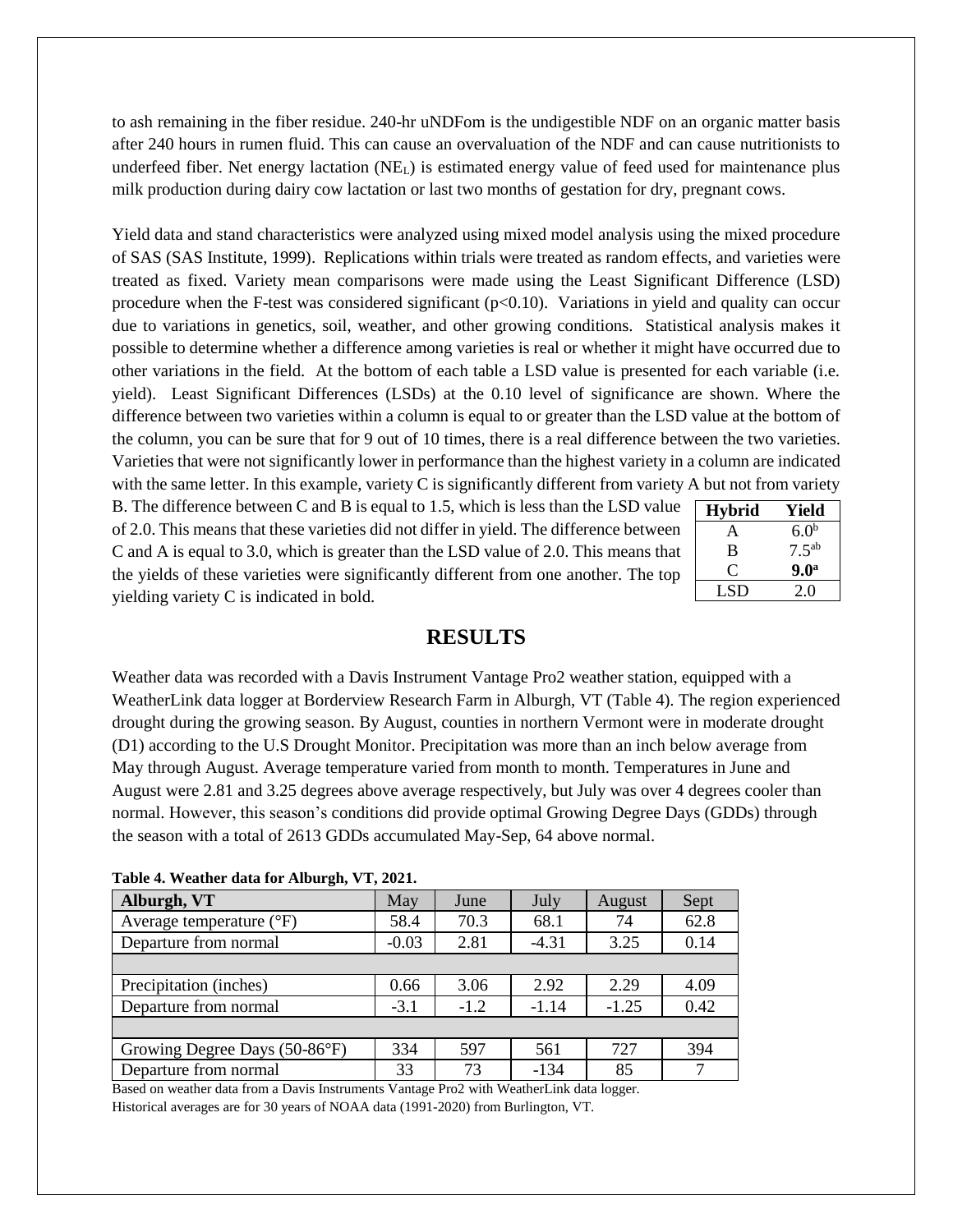Corn silage varieties varied statistically in dry matter and yield (Table 5). Ideally, silage should be harvested between 30% to 35% dry matter depending largely on the type of storage. The trial had a wide range of relative corn maturities making harvest at the proper dry matter for each variety a challenge. Overall, corn yields were high this season, with the average being 23.8 tons  $ac^{-1}$ , but yields ranged from 18.1 ton  $ac^{-1}$  (KF  $34C30$ ) to 28.6 ton  $ac^{-1}$  (SW 5440). The hot growing season with ample GDDs allowed the long season varieties to reach maturity and had the highest yields in the trial. The high yields were likely a result of exceptional soil quality, low weed pressure, and optimal growing conditions.

| <b>Variety</b>              | <b>RM</b> | <b>Harvest DM</b> | <b>Yield, 35%</b><br>DM |
|-----------------------------|-----------|-------------------|-------------------------|
|                             |           | %                 | tons $ac^{-1}$          |
| SW 2360                     | 84        | 37.9              | 22.8                    |
| <b>KF34C30</b>              | 84        | 37.5              | 18.1                    |
| <b>KF40C30</b>              | 90        | 35.4              | 21.6                    |
| <b>KF43C40</b>              | 93        | 34.0              | $25.4*$                 |
| <b>SW 3937BMR</b>           | 98        | 36.8              | 18.9                    |
| <b>KF48C90</b>              | 98        | 37.4              | $27.9*$                 |
| <b>KF51C50</b>              | 101       | 35.8              | $25.8*$                 |
| SW 5410                     | 104       | 33.8              | $27.9*$                 |
| SW 5440                     | 106       | $33.2*$           | 28.6                    |
| SW 7000                     | 114       | 31.3              | 20.5                    |
| $\sharp$ LSD ( $p = 0.10$ ) | §N/A      | 2.18              | 5.53                    |
| Trial mean                  |           | 35.3              | 23.8                    |

**Table 5. Harvest data for 10 non-GMO corn varieties, 2021.**

**†**Values in **bold** indicate the top performer for the production metric and

varieties with an asterisk\* performed statistically similarly to the top performer.

‡LSD –Least significant difference at p=0.10.

§N/A - statistical analysis not performed for this parameter.

There were few statistically significant differences in silage quality characteristics between varieties. (Table 6). SW 3937BMR had the highest crude protein content, 9.23% and the trial average was 8.04%. The trial average for ADF, aNDFom, lignin, starch, and TDN were 25.1%, 42.8%, 2.91%, 31.6%, and 63.3% respectively. SW 3937BMR was the top performer in both 240-hr uNDFom and 30-hr NDFD, with 10.1% and 62.0% respectively. The trial average was 12.6% for 240-hr uNDFom and 56.2% for 30hr NDFD. The trial average for NE<sub>L</sub> was  $0.643$  Mcal lb.<sup>-1</sup>. SW 3937BMR had the highest predicted milk yield per ton of dry matter (DM), 3118 lbs. ton<sup>-1</sup>; the trial average was 2869 lbs. ton<sup>-1</sup>. When differences in yield are considered, varieties did not differ statistically in milk yield per acre, and the trial average was  $23,672$  lbs. ac<sup>-1</sup>.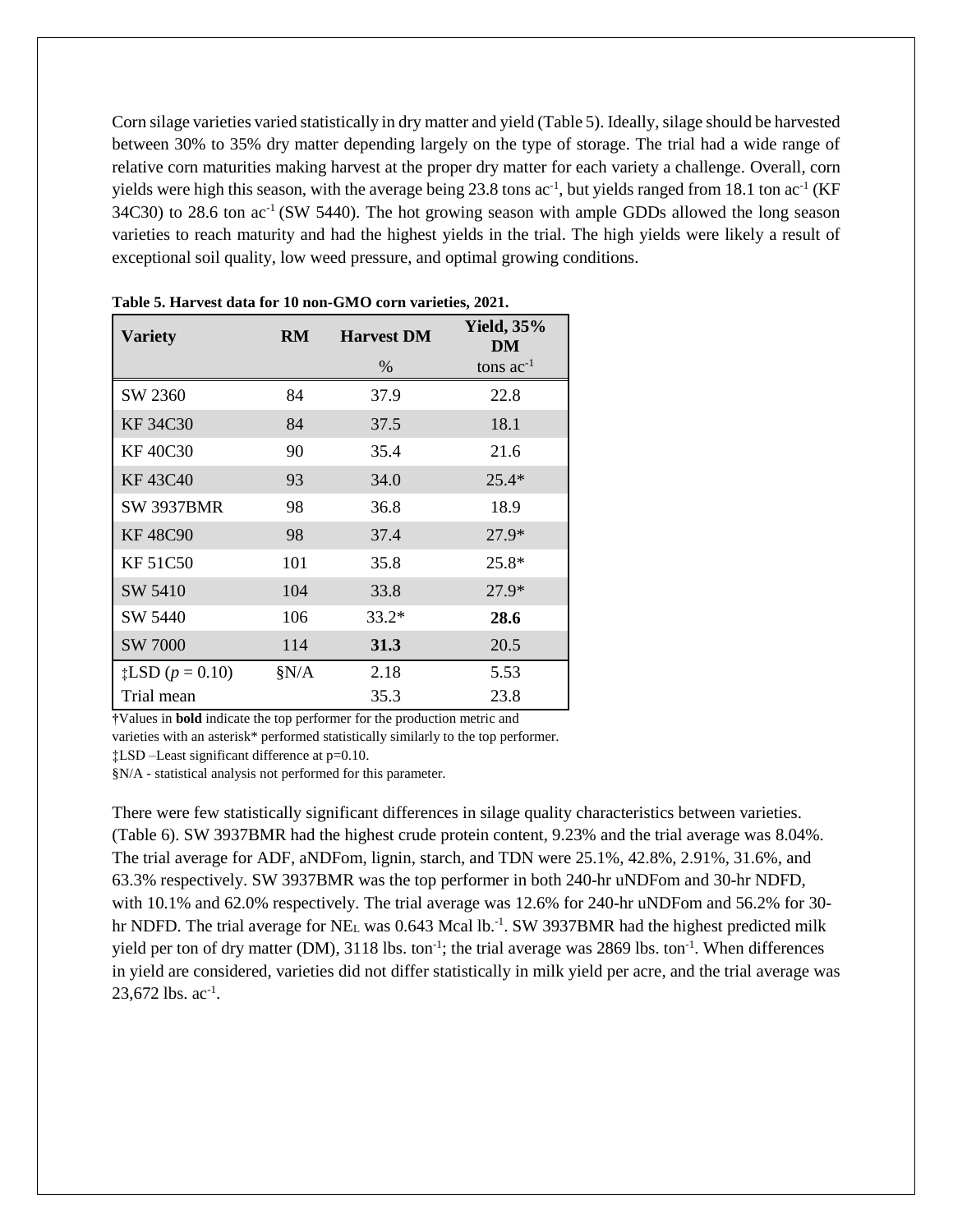| <b>Variety</b>                | <b>RM</b> | $\bf CP$ | <b>ADF</b> | aNDFom    | Lignin    | <b>Starch</b>                            | <b>TDN</b> | 240-hr<br>uNDFom | $30-hr$<br><b>NDFD</b> | NE <sub>L</sub> | <b>Milk</b>              |             |
|-------------------------------|-----------|----------|------------|-----------|-----------|------------------------------------------|------------|------------------|------------------------|-----------------|--------------------------|-------------|
|                               |           |          |            |           |           | -% of DM-------------------------------- |            |                  | $%$ of<br><b>NDF</b>   | Mcal $lb^{-1}$  | $lbs.$ ton <sup>-1</sup> | $lbs. ac-1$ |
| SW 2360                       | 84        | 8.03     | 27.5       | 45.4      | 3.30      | 30.0                                     | 61.8       | 13.0             | 55.5                   | 0.622           | 2773                     | 22022       |
| KF 34C30                      | 84        | $8.80*$  | 25.1       | 43.3      | 3.03      | 28.4                                     | 63.5       | 13.2             | 56.9                   | 0.647           | 2978*                    | 18925       |
| <b>KF40C30</b>                | 90        | 8.10     | 26.5       | 44.9      | 3.00      | 29.8                                     | 63.0       | 12.0             | 58.1                   | 0.639           | 2862                     | 21627       |
| KF43C40                       | 93        | 8.23     | 22.1       | 37.7      | 2.68      | 36.2                                     | 65.0       | 12.7             | 51.9                   | 0.653           | 2857                     | 25348       |
| <b>SW 3937BMR</b>             | 98        | 9.23     | 22.8       | 39.5      | 2.53      | 33.8                                     | 64.5       | 10.1             | 62.0                   | 0.666           | 3118                     | 20453       |
| <b>KF48C90</b>                | 98        | 7.68     | 22.5       | 39.2      | 2.70      | 36.9                                     | 64.5       | $10.8*$          | 56.7                   | 0.672           | 2826                     | 27686       |
| <b>KF 51C50</b>               | 101       | 7.85     | 23.2       | 40.7      | 2.60      | 33.4                                     | 63.8       | 12.5             | 56.1                   | 0.655           | 2814                     | 25369       |
| SW 5410                       | 104       | 6.90     | 29.9       | 49.4      | 3.30      | 26.6                                     | 62.0       | 15.1             | 53.6                   | 0.610           | 2624                     | 25571       |
| SW 5440                       | 106       | 7.83     | 24.5       | 41.9      | 2.93      | 32.8                                     | 63.0       | 12.6             | 55.1                   | 0.650           | 2725                     | 27367       |
| SW 7000                       | 114       | 7.80     | 26.8       | 46.5      | 3.05      | 28.3                                     | 61.5       | 14.3             | 56.2                   | 0.614           | 3109*                    | 22352       |
| $\ddagger$ LSD ( $p = 0.10$ ) | $\S N/A$  | 0.731    | ¥ NS       | <b>NS</b> | <b>NS</b> | <b>NS</b>                                | <b>NS</b>  | 1.67             | 3.27                   | <b>NS</b>       | 209                      | <b>NS</b>   |
| Trial mean                    |           | 8.04     | 25.1       | 42.8      | 2.91      | 31.6                                     | 63.3       | 12.6             | 56.2                   | 0.643           | 2869                     | 23672       |

#### **Table 6. Corn silage quality characteristics of 10 non-GMO corn varieties, 2021.**

**†**Values in **bold** indicate the top performer for the production metric and varieties with an asterisk\* performed statistically similarly to the top performer.

‡LSD –Least significant difference at p=0.10.

¥ NS – There was no statistical difference between treatments in a particular column (p=0.10).

§N/A - statistical analysis was not performed for the measure.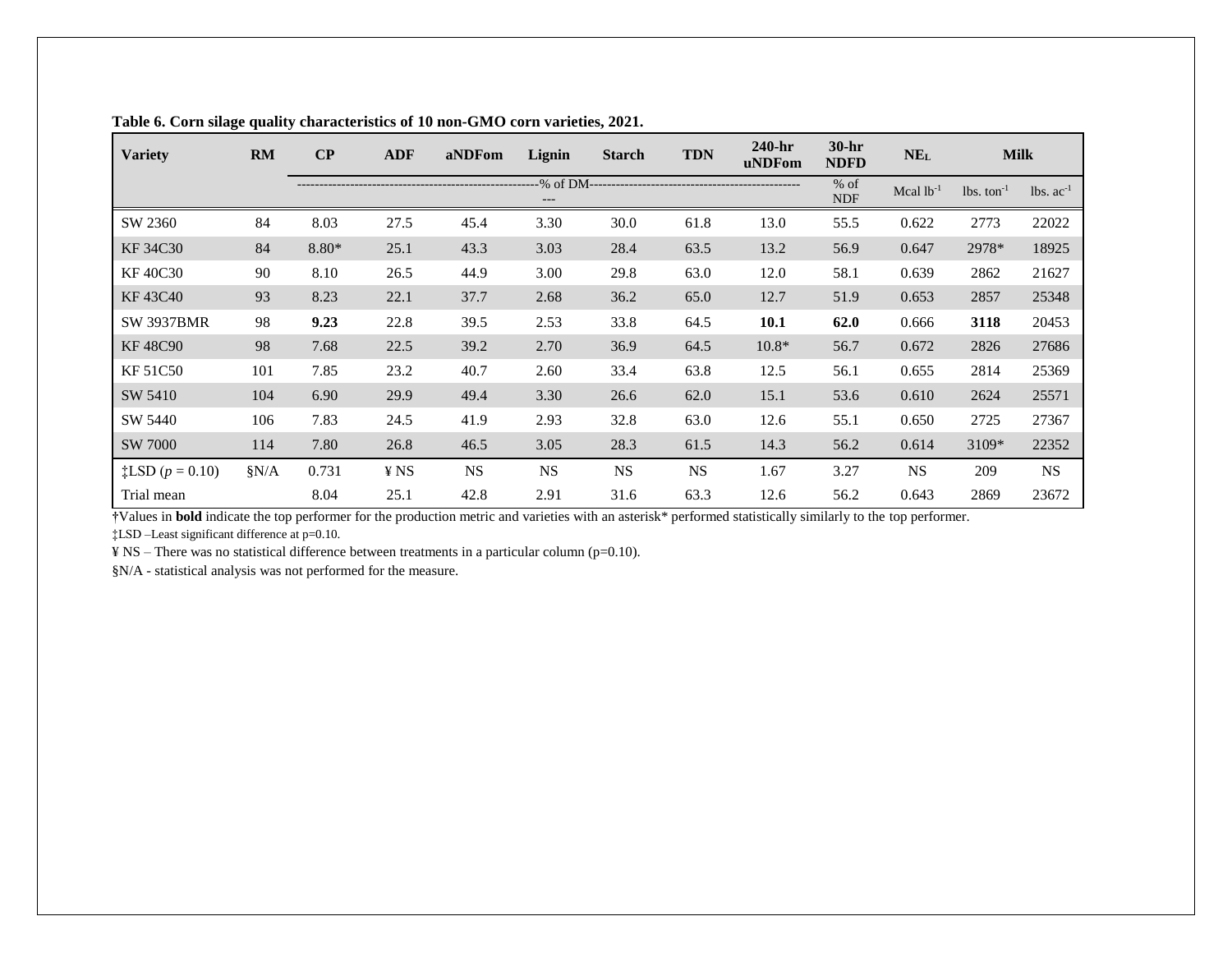## **ACKNOWLEDGEMENTS**

UVM Extension Northwest Crops and Soils Program would like to thank Roger Rainville and the staff at Borderview Research Farm for their generous help with this research trial as well as Henry Blair, John Bruce, Catherine Davidson, Hillary Emick, Rory Malone, Lindsey Ruhl, Mark Sizen, and Laura Sullivan for their assistance with data collection and entry. We would also like to thank the seed companies for their seed and cooperation in this study. The information is presented with the understanding that no product discrimination is intended, and no endorsement of any product mentioned, or criticism of unnamed products is implied. Any reference to commercial products, trade names, or brand names is for information only, and no endorsement or approval is intended.

*UVM Extension helps individuals and communities put researchbased knowledge to work.*



Issued in furtherance of Cooperative Extension work, Acts of May 8 and June 30, 1914, in cooperation with the United States Department of Agriculture. University of Vermont Extension, Burlington, Vermont. University of Vermont Extension, and U.S. Department of Agriculture, cooperating, offer education and employment to everyone without regard to race, color, national origin, gender, religion, age, disability, political beliefs, sexual orientation, and marital or familial status.